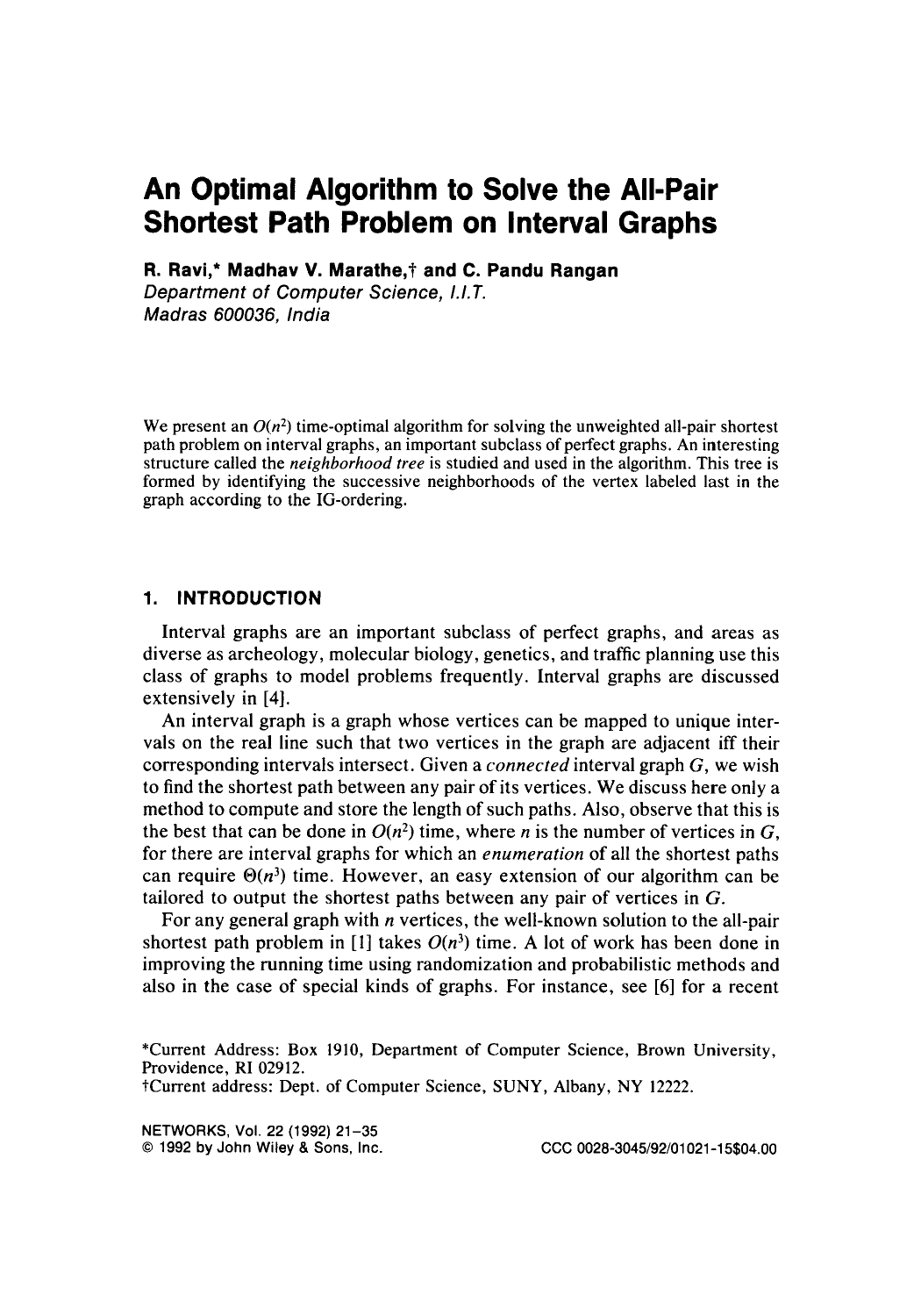

**FIG. 1.** An interval graph and its interval representation.

algorithm for the all-pair shortest path problem on any graph with  $O(n^2 \log n)$ average case time complexity.

The algorithm presented below solves the all-pair shortest path problem on interval graphs where all edges are of unit distance in  $O(n^2)$  time. This matches the obvious lower bound **to** solve this problem, and, hence, the algorithm presented is time-optimal. The algorithm uses the concept of a neighborhood tree formed by identifying the successive neighborhoods of the vertex labeled last in the graph according to the IG-ordering of the vertices. The IG-ordering of the vertices of an interval graph was introduced in **[7]** and has been useful in solving a variety of problems on interval graphs efficiently [2, *5,* **81.** 

#### **2. DEFINITIONS**

Let  $G = (V, E), |V| = n, |E| = m$  be an interval graph. We assume that  $V =$  $\{1, \ldots, n\}$  and that the vertices of G are labeled according to the IG ordering [7]. This is simply the order in which we consider the intervals in the intersection model of G in the nondecreasing order of their right endpoints. Figure **1**  shows an interval graph with its interval representation and its vertices labeled in the IG ordering. An important property of this ordering is given below.

**Property 2.1.** *If vertices, x, y, z*  $\in$  *V* are such that  $x < y < z$  in the ordering, if *x is adjacent to z, then y is also adjacent to* z **[7/.** 

If vertices x and y are adjacent, then we write  $x \sim y$  or  $y \sim x$ . For any vertex v in V, we define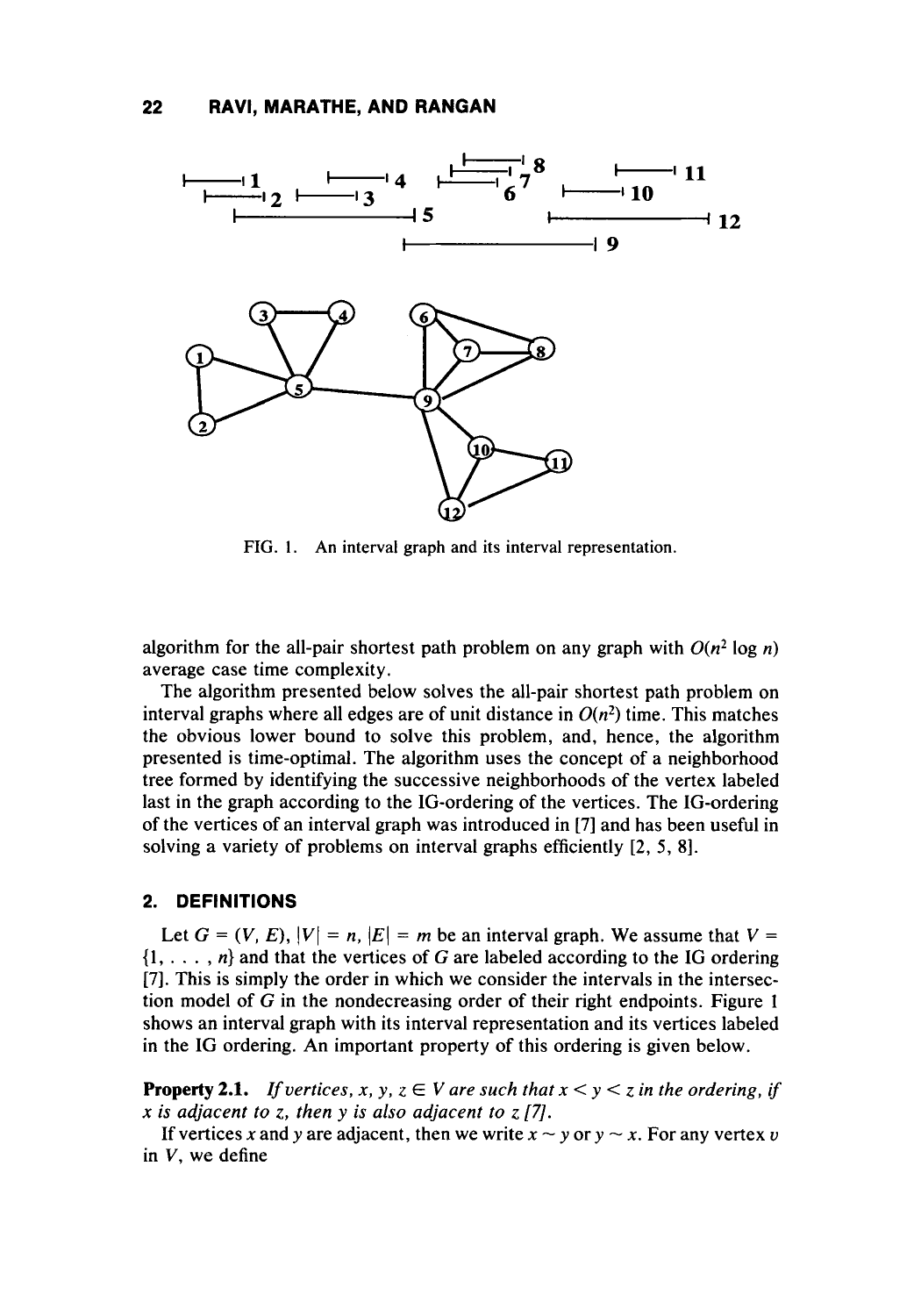$$
LO(v) = \begin{cases} w & \text{such that } w < v \text{ and } w \text{ is the smallest vertex adjacent to } v \\ v & \text{otherwise, i.e., if no neighbor of } v \text{ has smaller IG numbering} \\ \text{than } v. \end{cases}
$$

Similarly, we define

w such that  $w > v$  and y is the highest numbered vertex adjacent to otherwise, i.e., if no neighbor of *u* has a higher IG numbering than *u. U*   $H I(v) = \begin{cases} v \end{cases}$ 

*LO(u)* for each vertex *u* can be computed in linear time in a single scan of the vertices of G in the IG-ordering **[7].** A variation of this method can be used to compute  $HI(v)$  for each v in linear time. Let  $c(H)$  denote the number of connected components of the graph H. The distance between a pair of vertices *<sup>u</sup>* and *v*, denoted as  $d(u, v)$ , is the length of the shortest path between them in G. The  $i^{th}$  neighborhood in G of a vertex v is denoted as  $N_i(v)$  and is defined as follows:

$$
N_i(v) = \{u : d(v, u) = i\}.
$$

Let *k* be the length of the longest chordless path from vertex *n* to any other vertex in G. It is easy to see that  $N_k(n)$  is nonempty while  $N_{k+1}(n)$  is empty. In this paper, we shall be interested only in the neighborhoods of the vertex numbered *n* in the IG-ordering and shall, henceforth, refer to  $N_i(n)$  as  $N_i$  without ambiguity.

# **3. THE NEIGHBORHOOD TREE OF AN INTERVAL GRAPH**

Define  $G_i'$  to be the subgraph of G induced on the set of vertices  $N_i$  and let  $c(G_i') = p_i$ . Let  $CC_i$  denote the set of the  $p_i$  connected components of  $G_i'$ . We define  $CC_0$  to be the singleton set  $\{n\}$ . We now define an auxiliary graph  $NT(G)$ built from the graph  $G$  as follows:

$$
NT(G) = (V', E')
$$
, where

 $V' = \{ \bigcup_{i=0}^k CC_i \}$  and

 $E' = \{(X, Y): X \in CC_i, Y \in CC_j, j \neq i, \text{ and there exist } x \in X \text{ and } y \in Y \text{ such that } x \sim y\}.$ 

Since we have two different graphs under consideration, G and *NT(G),* we shall refer to a vertex of G simply as a vertex and a vertex of *NT(G)* as a node to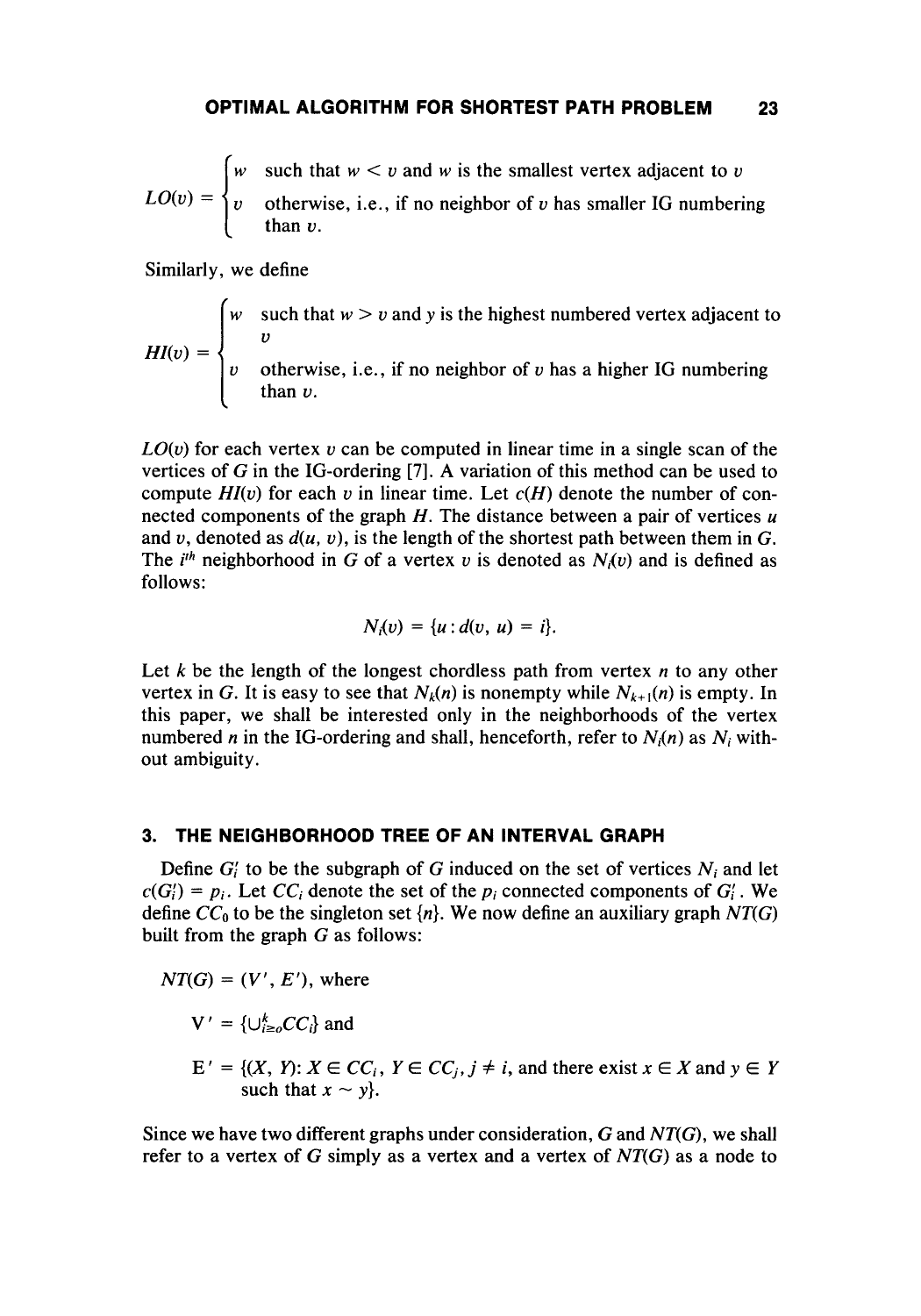

**FIG. 2. The neighborhood tree** *NT(G)* **for the interval graph in Figure 1. In this figure,**   $p(1) = 1$  and  $p(2) = p(3) = 2$ .

avoid confusion. The auxiliary graph  $NT(G)$  of the interval graph in Figure 1 is shown in Figure 2. Here,  $n = 12$ ,  $p_0 = p_1 = 1$ ,  $p_2 = p_3 = 2$ ; the nodes of  $NT(G)$ are  $C_1 = \{9, 10, 11\}, C_2 = \{5\}, C_3 = \{6, 7, 8\}, C_4 = \{1, 2\}, \text{ and } C_5 = \{3, 4\}.$  As noted above, two nodes **of** *NT(G)* are joined by an edge if there exists an edge between a vertex in one node to a vertex in another. Thus, for instance, the node  $C_3$  is joined to the node  $C_1$  since a vertex, say 7, in the former is connected to a vertex, 9, in the latter.

#### **Lemma 3.1.**  *G is a tree. The auxiliary graph NT(G) built from a connected interval graph*

*Proof.* We can see directly that *NT(G)* is connected iff G is. We now show that *NT(G)* constructed from a connected interval graph **is** indeed acyclic. We shall define a node *C* to be at a distance *i* from the node denoting vertex n if *d(x,*   $n = i$  for any  $x \in C$ . Note that the notion of distance given above is well defined since *C* is the connected component of the subgraph induced on the *ifh*  neighborhood of the vertex *n.* 

To prove that *NT(G)* is acyclic, first observe that no edges can exist in *NT(G)* between nodes that are at the same distance from *{n}.* Also, there are no edges in  $NT(G)$  connecting nodes  $C_i$  and  $C_j$  whose distances from *n* differ by more than one. This is by virtue of the definition of *NT(G).* Thus, to show that *NT(G)* is a tree, we show that each node  $C_x$  at a distance *i* from  $\{n\}$  is adjacent to exactly one node that is at a distance  $(i - 1)$  from  $\{n\}$ .

We prove this by contradiction. Assume that some node  $C_x$  of  $NT(G)$  at distance *i* from  $\{n\}$  is adjacent to two nodes  $C_p$  and  $C_q$  of  $NT(G)$  at a distance  $(i - 1)$  from  $\{n\}$  (see Fig. 3). We can identify vertices  $u_1, u_2, u_3$ , and  $u_4$  as in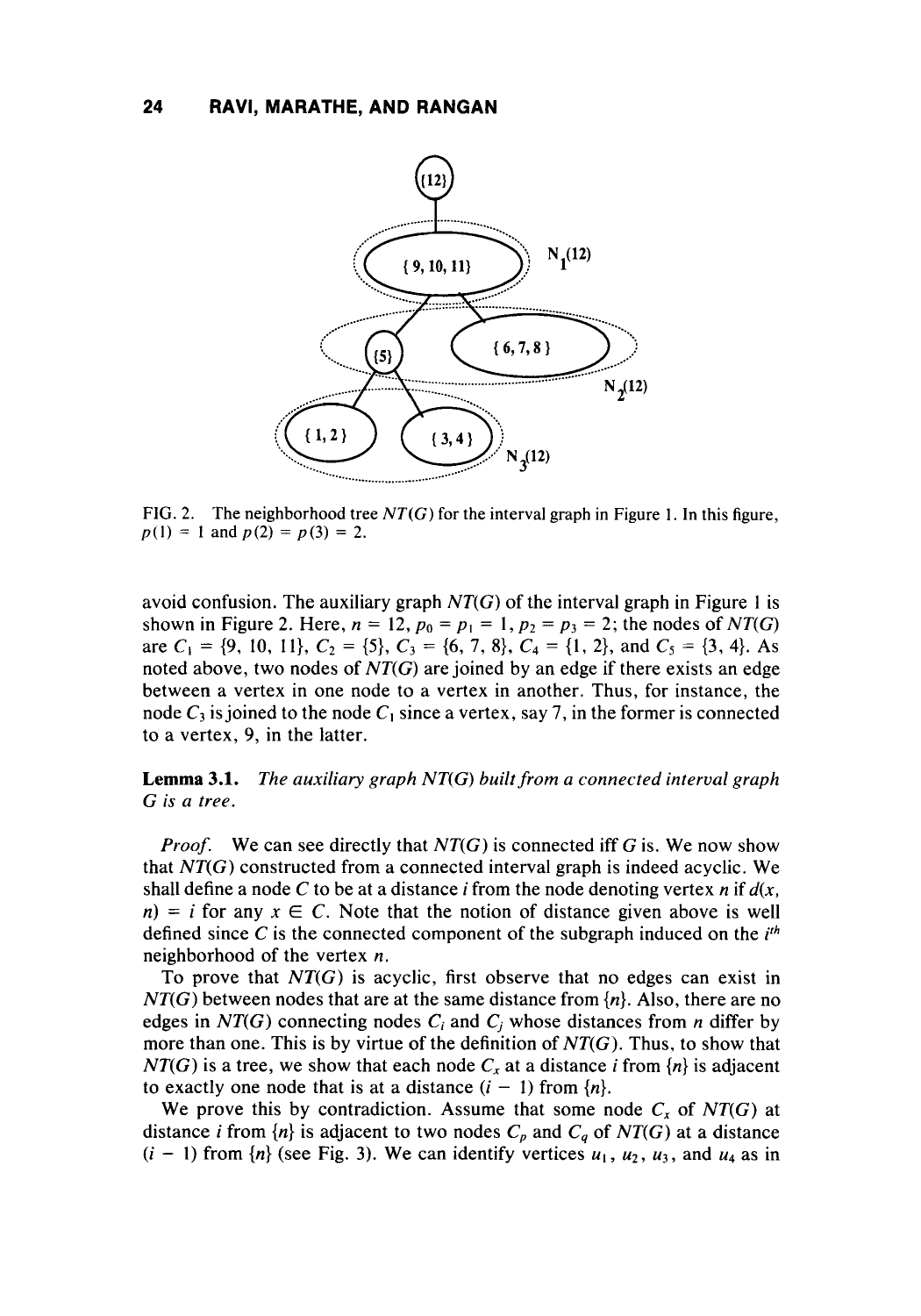

**FIG. 3. The contradiction that the graph is an interval graph in the proof of acyclicity of** *NT(G)* **for an interval graph G: Lemma 3.1. A chordless cycle of length at least four is identified above whenever a node**  $C_x$  **at distance**  $i + 1$  **is adjacent to two distinct nodes**  $C_p$  and  $C_q$  in level *i*.

Figure **3** and thus an induced chordless cycle *P* of length at least **4** in the graph G. This contradicts our assumption that G **is** an interval graph. Hence, every node  $C_x$  at a distance *i* from  $\{n\}$  is adjacent exactly to a single node at a distance  $(i - 1)$  from  $\{n\}$ . Thus, we see that  $NT(G)$  is a tree whenever G is a connected interval graph.

We shall refer to *NT(G)* as the *neighborhood free* of *G.* Also, we shall consider this tree to be rooted at  $\{n\}$ . We remark here that  $NT(G)$  is a tree even if  $G$  is a chordal graph with its vertices labeled according to a perfect elimination ordering. This is because the proof of Lemma **3.1** uses only the triangulated property of interval graphs that chordal graphs also have. For each node *C* of *NT(G),* define *Leuel(C)* to be the distance of *C* from *{n}* in *NT(G)* and for any  $v \in V$ , let *Level(v)* = *Level(C)* such that  $v \in C$ .

Note that in Figure 2 the vertices in level 1 are *9,* 10, and 11 and, among these, the vertex with the minimum value of *LO* is 9 with  $LO(9) = 5$ . Also, note that level 2 is made of *5,* **6, 7,** and **8.** More formally, if level i is made up of the vertex set  $\{x_1, \ldots, x_r\}$  in ascending order and  $x_g$  is the vertex in this set with the smallest value of *LO*, then we see that the vertices in level  $(i + 1)$  of  $NT(G)$  are exactly those in the range  $\{LO(x_g), LO(x_g) + 1, \ldots, x_1 - 1\}$ . This observation is proved in the lemma below, but before that, we need the following notation. Recall that

$$
N_i = \{ \cup_{C \in CC_i} V(C) \}
$$

 $= {x_1, \ldots, x_r}$ , where  $x_1, \ldots, x_r$  is sorted in ascending order.

For ease of reference and to avoid ambiguity, let **us** denote this sorted set representation of  $N_i$  by  $L(i)$ .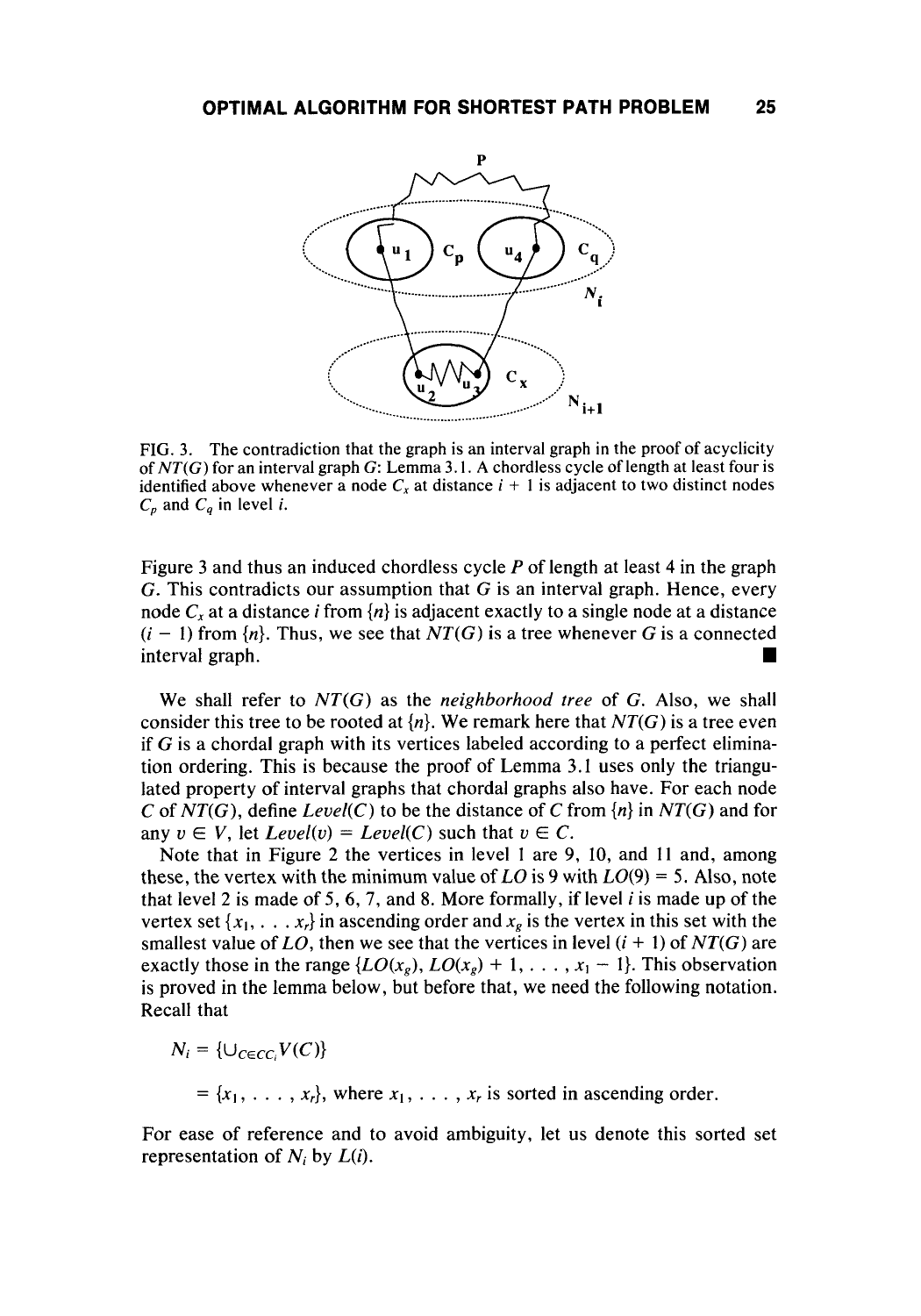**Lemma 3.2.** *If*  $L(i) = \{x_1, \ldots, x_r\}$  *and MINLO<sub>i</sub>* = min  $\{LO(x_i) : x_i \in L(i)\}$ , *then* 

*(I) xI,* . . . , *x, are consecutive integers, and*  (2)  $L(i + 1) = \{MINLO_i, MINLO_i + 1, \ldots, x_1 - 1\}.$ 

*Proof.* We prove the lemma by induction on *i*. Observe that  $L(0) = \{n\}$  and  $L(1) = {LO(n), LO(n) + 1, ..., n - 1}$  and the basis is true.

Assume that  $L(i) = \{x_1, \ldots, x_r\}$ , where  $x_1, \ldots, x_r$  are consecutive integers. Now, by definition,  $L(i + 1)$  consists of the neighbors of all the vertices in  $L(i)$ and  $MINLO_i$  is the least numbered vertex in G to which any vertex in  $L(i)$  is connected. Property 2.1 of the IG-ordering leads us to conclude that  $MINLO_i$ , *MINLO*<sub>i+1</sub>, ...,  $x_1 - 1$  are all vertices in  $L(i + 1)$ . Hence, the theorem is true by induction.

From the lemma above, we see that if  $x > y$  in the IG-ordering, i.e., if x lies to the right of y in the ordering, then  $Level(x) \le Level(y)$ . Also, if  $x > y > z$  and *Level(x)* = *Level(z)* = *t*, then *Level(y)* = *t*. The next lemma establishes one of the most important properties of the neighborhood tree of an interval graph.

**Lemma 3.3.** *Let G be a connected interval graph. All nodes of NT(G) that are in level i are adjacent to a unique node of NT(G)* at level  $(i - 1)$ .

*Proof.* To see this, consider level *i* to be made up of nodes  $C_1, \ldots, C_u$  with vertices  $L(i) = \{x_1, \ldots, x_r\}$ . Let the node  $C_p$  contain the vertex  $x_1$ . Note that  $x_1 \sim y$  for some y in level  $(i - 1)$  of  $NT(G)$ . Also,  $y > x_1$  from the observation following Lemma 3.2 above. Let *C<sub>r</sub>* be the node at level  $(i - 1)$  containing y. It is clear that *C<sub>r</sub>* and *C<sub>p</sub>* are adjacent in *NT(G)*. We will show that *C<sub>i</sub>* is adjacent to *C<sub>r</sub>* for all *i* such that  $1 \le i \le u$ . is clear that  $C_r$  and  $C_p$  are adjacent in  $NT(G)$ . We will show that  $C_i$  is adjacent to *C<sub>r</sub>* for all *i* such that  $1 \le i \le u$ . This follows from the observation that each such node *C<sub>i</sub>* contains some  $x_i$  such that  $x_1 < x_i < y$ . The IG-ordering Property 2.1 leads us to conclude that each  $C_i$  must be connected to  $C_i$ . Finally, from the proof of Lemma 3.1, we know that each node in level i is connected to *exactly*  one node at level  $(i - 1)$ . Thus, all nodes in level *i* are connected to a unique node in level  $(i - 1)$ .

We define a node in level *i* of *NT(G)* to be a *special* node if every node in level  $(i + 1)$  is adjacent to it. From Lemma 3.3, we conclude that there is exactly one special node at each level of *NT(G)* whenever G is an interval graph. The *backbone* of  $NT(G)$  is defined as the path  $\{n\}, X_1, \ldots, X_{k-1}$ , where *Xi* is the special node of *NT(G)* at level *i.* Figure *4* shows the backbone of the neighborhood tree of the interval graph in Figure 1. We shall number the components in  $CC_i$  from 1 through  $p_i$  in such a way that the component corresponding to the special node gets the number one and the other components are numbered arbitrarily (see Fig. **4).** Using this convention, the components of  $CC_i$  will be denoted as  $C_i^1, \ldots, C_i^p$ .  $C_i^1$  denotes the component corresponding to the special node, and, hence, it forms part of the backbone. We call the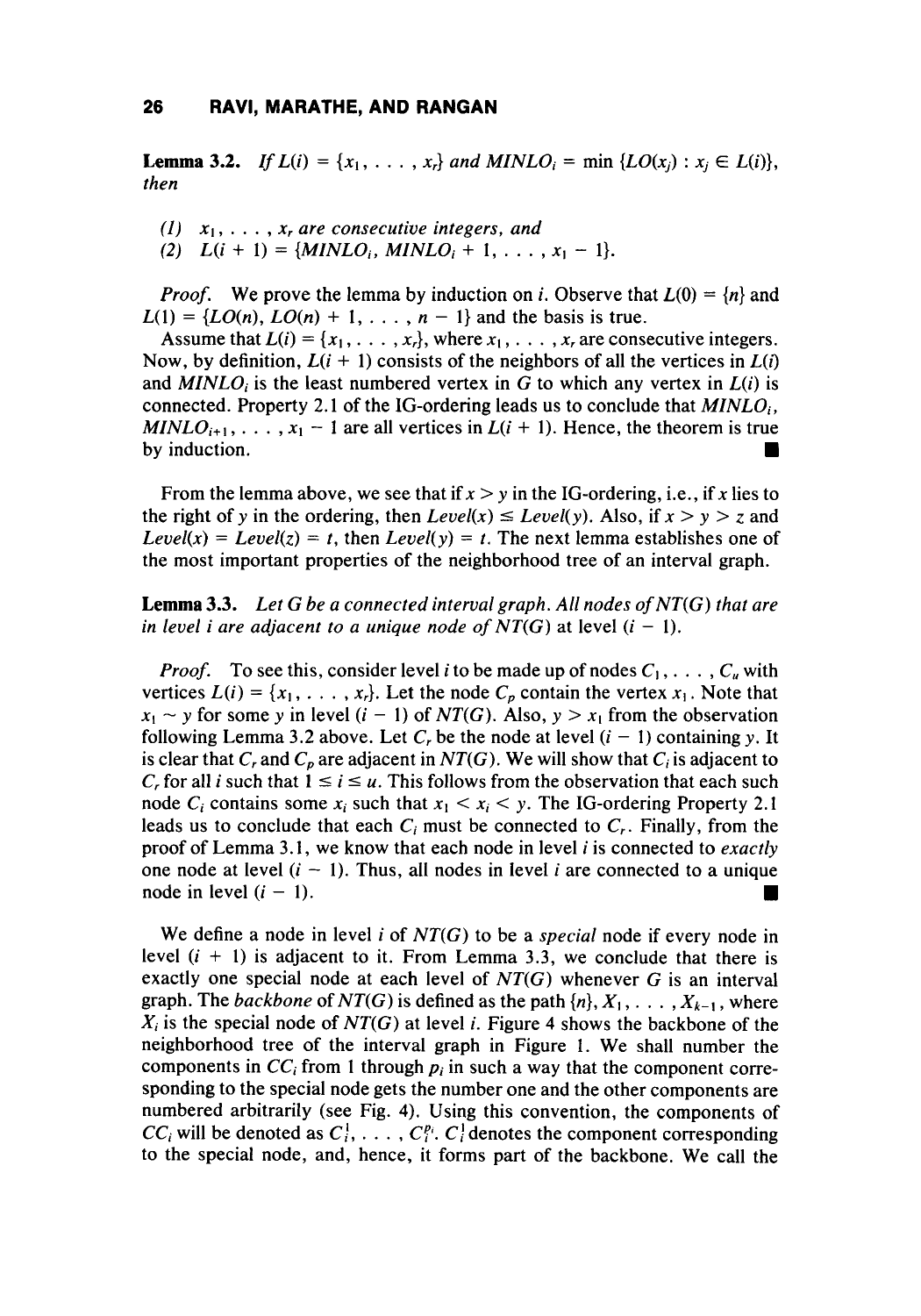

FIG. **4.** The neighborhood tree in Figure 2 depiciting the backbone in dotted line. The nodes of the tree are labeled as  $C_i^i$ , where *i* is the component number and *j* is the level number. The special nodes at each level have component number **1.** 

nodes  $C_i^j$ ,  $j > 1$  the *suspended* nodes of  $NT(G)$ . If node  $x \in V$  is in  $C_i^j$ , then we see that  $Level(x) = i$  and we define  $Comp(x) = j$ .

# **4. CONSTRUCTION OF THE NEIGHBORHOOD TREE**

We shall not explicitly construct the neighborhood tree of the input graph *G.*  Instead, note, that computing *Level(x)* and *Comp(x)* for each vertex  $x \in V$ determines the structure of  $NT(G)$  completely. We use the convention described above to allow us to determine if a vertex is in a special node or in a suspended node of *NT(G).* 

We describe below procedures that would allot to each vertex **x** the values of *Level(x)* and *Comp(x)*. The input to these procedures is the adjacency matrix of the graph *G* and the values of  $LO(x)$  for every vertex  $x \in V$ . We do this in a single left-to-right sweep of the interval representation. In the sweep, we can identify the level of each vertex using Lemma 3.2 by computing *MINLO<sub>i</sub>* for each level *i* to determine the vertices in level  $(i + 1)$ . Before we explain how we can determine the values of  $Comp(x)$  for each vertex x, we state the following useful lemma:

**Lemma 4.1.** *At any level i* of *NT(G), the special node at this level contains the lowest numbered vertex in that level.* 

*Proof.* This can be easily proved by contradiction. Let the smallest numbered vertex  $x_i$  at level *i* be in the node  $C_i^j$ ,  $(j \neq 1)$ , a suspended node. Note that every node in level  $(i + 1)$  will be adjacent to  $C_i^{\dagger}$ , by definition of the special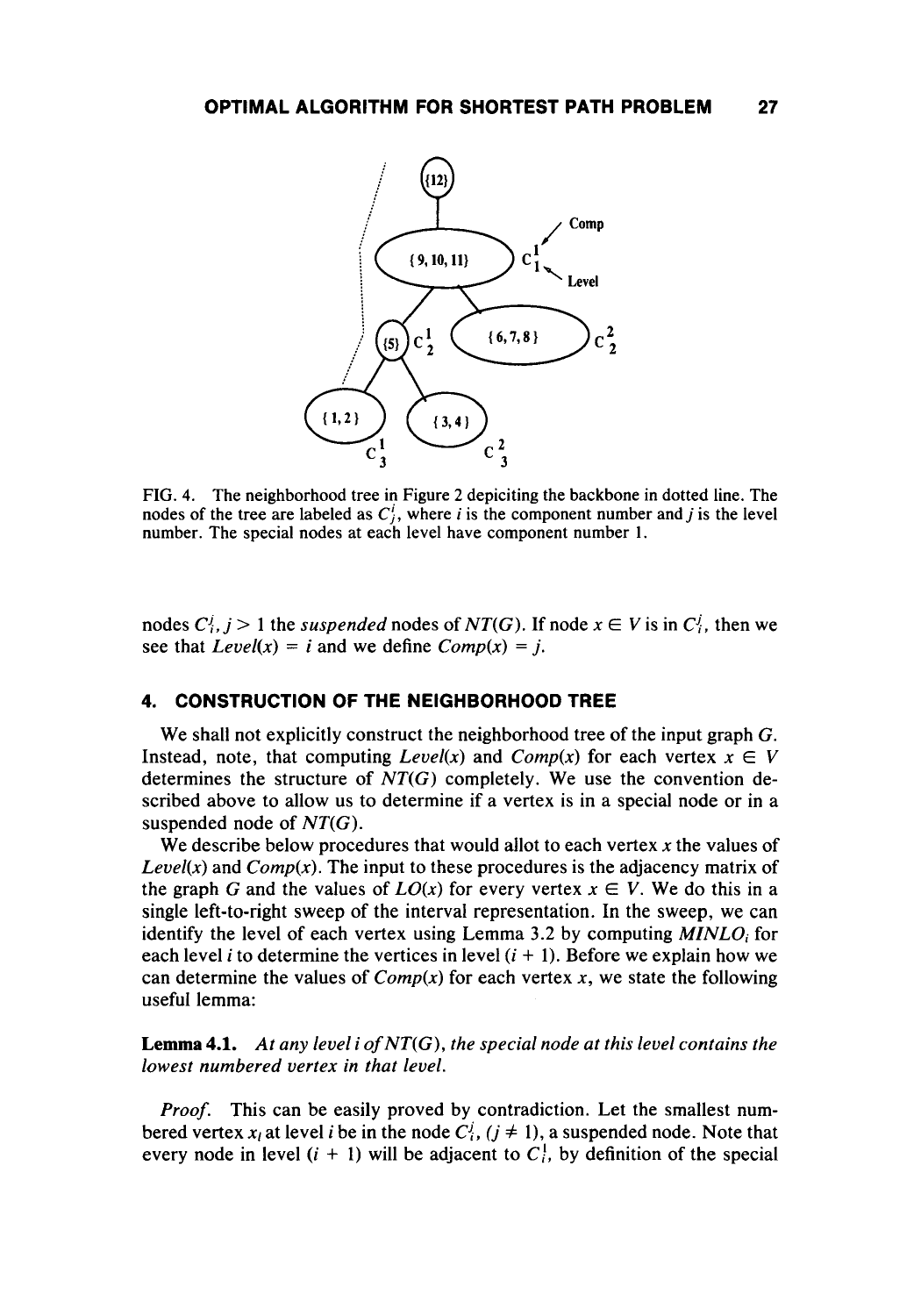# **28 RAW, MARATHE, AND RANGAN**

node. This means that there is a vertex  $y$  in level  $(i + 1)$  that is adjacent to some vertex x' in C<sub>i</sub> such that  $y < x' < x'$ . Property 2.1 implies that  $x_i$  is also adjacent to x', which implies that  $j = 1$  since  $x_i$  is in the same connected component as  $x'$ (a contradiction). Hence, the lemma follows. **rn** 

Since we know by Lemma 3.2 that all vertices in a given level form a contiguous block in the IG-ordering, it is easy to identify the components in each level by a procedure we call *Lo-riding*. Consider the level *i* with  $L(i) = \{x_1, \ldots, x_r\}$ . Lo-riding starts with the last vertex **x,** and finds its *LO.* Now, we find the LO of this vertex and continue in this fashion until we either come to a vertex smaller than  $x_i$  or we have reached the end of a component. If so, we have come to a vertex  $x_e$  whose LO is itself. In the former case, we have crossed the current level *i,* and so the component that we are working with is the special node of this level. We identify this component and number it with one. In the latter case, we assign the block of vertices that we have as a component and give it a number other than one. We then continue lo-riding from the vertex  $x_e - 1$ . This process will eventually end when we exhaust lo-riding through all the components in this level. Lo-riding is illustrated in Figure 5. The procedures that allot the *Leuel* and *Comp* entries for each vertex are described below.

# **Procedure Allot**

- 1. While there are no more levels to be processed,
	- [1.1] Assign level numbers to the vertices in the current level.
	- [ 1.21 Find the range of vertices in the next level.
	- [1.3] Assign component numbers to each vertex in the current level.

Now, we go on to describe the procedures themselves.

#### **Procedure Allot**

For each vertex  $x \in V$ , we assume that we have the value of  $LO(x)$  in an array LO.

- **1.** Initialize *Level(n)* = 0,  $Comp(n) = 1$ ,  $p = n 1$ , *lulcnt* = 1, and  $q =$  $LO(p)$ .
- 2. Repeat until  $p = 1$

[1.1] For each vertex x in the range  $\{q, \ldots, p-1\}$ , do

 $[1.1.1] \text{Level}(x) = \text{lulcnt}$ . Here, we allot level numbers for the vertices in this level.

[1.2]  $lvlcnt = lvlcnt + 1$ .

[1.3] *Find – comp* $(q, p)$ . We find the components in this level and allot the component entries for vertices in this level.

[1.4] Reset the values p and q appropriately.  $temp = min\{LO(x) : x \in$  $\{q, \ldots, p-1\}$ . This is the MINLO of this level and marks off the start of the next level.  $p = q, q = temp$ .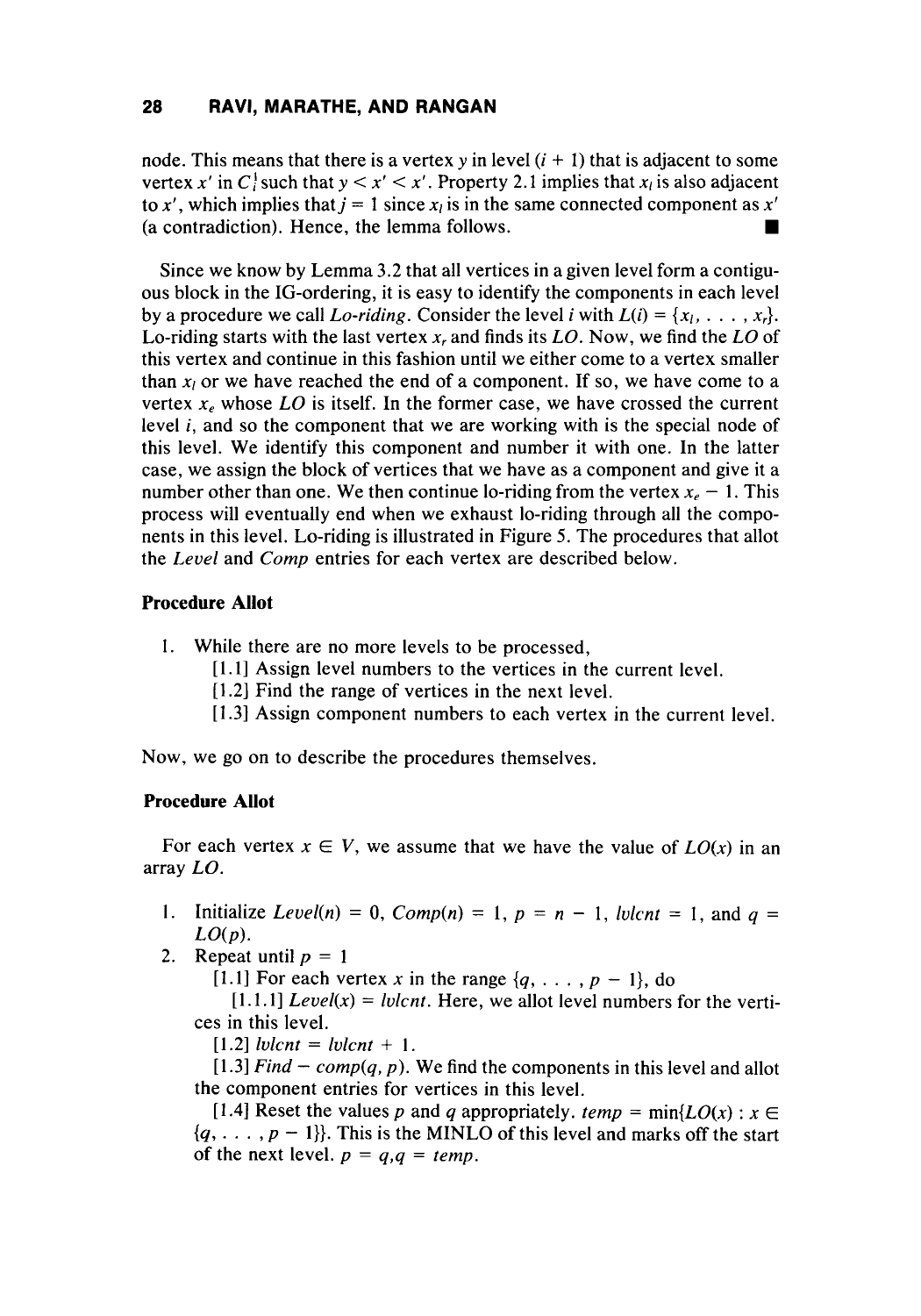

**FIG. 5.** Lo-riding: At each level, we start at the highest vertex  $x_r$ . An arrow from a vertex represents the operation of computing the *LO* of the vertex. When a vertex whose *LO* is itself is reached without overshooting the sentinel  $x_i$ , we mark off a component. At the next run of lo-ride, we start from the vertex numbered one less than this and continue until we overshoot the sentinel. At this point, we have identified all the connected components of the induced subgraph of this level. The dotted intervals represent vertices not in the level for which the lo-ride is performed. The dark rectangles enclose the components identified for this level.

#### **Procedure Find-comp(x,, x,)**

This procedure determines the component entries for vertices in the range  $\{x_1, \ldots, x_r\}$  by successively finding the components by Lo-riding and labeling them.

- **1.** Initialize *last* =  $x_r$  to begin the right-to-left sweep, *mainlo* =  $x_l$ , a sentinel for ending lo-riding and *count* = 2 for the component number. The component number one is reserved for the special node. Also, initialize *ret* –  $val = x_r$ , for the current vertex we are at.
- Repeat until  $ret val = main$ 2.

 $[2.1]$  *ret* – *val* =  $Lo$  – *ride(last, mainlo).* Here, ret-val identifies the beginning of the component that the vertex *last* ends. Thus, we have identified the set  $\{ret - val, \ldots, last\}$  as a component.

 $[2.2]$  If *ret* – *val*  $\neq$  *mainlo*,

[2.2.1] then we have still not exhausted the vertices in this level. *So,* 

[2.2.1.1] For every vertex  $x \in \{ret - val, \ldots, last\}$ , set  $Comp(x)$  $=$  *count.* 

number.  $[2.2.1.2]$  *count = count + 1.* Reset count for the next component

new  $ret - val = Lo - ride(last, ret - val - 1)$ . [2.2.1.3] Lo-ride again now setting last to  $ret - val - 1$ . Thus, the

special node. *So,*  [2.2.2] else, we have finished the sweep of this level and come to the

 $= 1.$ [2.2.2.1] For every vertex  $x \in \{ret - val, \ldots, last\}$ , set  $Comp(x)$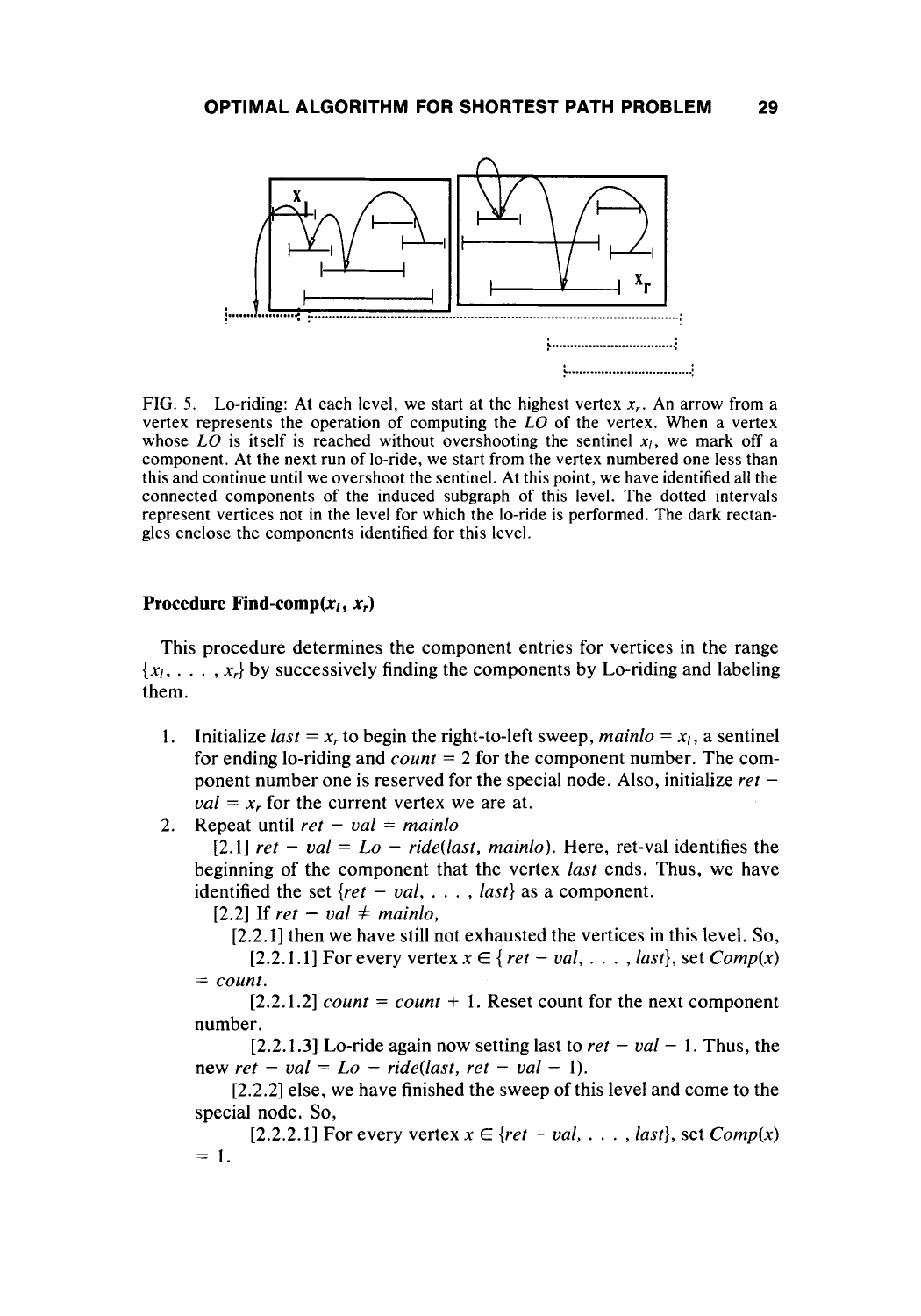# **30 RAW, MARATHE, AND RANGAN**

#### **Procedure Lo-ride(lusf,mainlo)**

This procedure is used within a level to identify the connected components of this level. It takes in as arguments *last,* the vertex to begin the lo-riding from, and also a sentinel *mainlo,* overshooting which means that the current level is exhausted. The procedure returns a vertex  $z \leq y$  such that the set  $\{z, z +$ **1,** . . . , *y}* forms a single component in the level *i.* 

- 1. **Initialize**  $p = y$ .
- **2.**  While  $((LO(p) > mainlo)$  AND  $(LO(p) \neq p)$ ),  $[2.1]$   $p = LO(p)$ .
- 3. If  $(LO(p) < main$

**[3.1]** then, we have crossed the sentinel into the next level, so we stop and return  $z = main$ *lo* signaling this.

**[3.2]** else, we have just encountered the end of a component in this level and so we return the last vertex in this component as  $z = p$ .

The complexity of computing *Level(x)* and  $Comp(x)$  for each vertex x in V is stated below.

**Theorem 4.1.** The complexity of computing Level(x) and Comp(x) for each *vertex x in V is*  $O(n + m)$ *.* 

*Proof.* Level(x) for each vertex x in V is computed in the "Allot" procedure above and takes only *O(n)* time. This construction follows the result in Lemma **3.2** and involves a single scan of the LO values of all the vertices at a given level to determine the next level.

Determination of the component numbers at each level also takes only *O(m*  + *n)* time since it involves finding the connected components at each level of *NT(G).* To do this for level *i*, it takes time  $O(n_i + m_i)$  time where  $n_i$  and  $m_i$  are, respectively, the number of vertices and edges in the induced subgraph on *Ni.*  Summing over all the levels, we see that the overall time complexity is only  $O(m + n)$ . Thus, the theorem follows.

### **5. THE ALGORITHM AND THE PROOF OF CORRECTNESS**

To compute the distance between every pair of vertices in the interval graph *G,* we assign to each vertex the information about whether it is a special node or one of the suspended nodes and its level in the tree. The component number determines whether the vertex is in a special node or a suspended node.

We make a top-down pass of the neighborhood tree of the graph and compute at each level of the tree the distance between each vertex in this level and all the vertices in the same level and in the levels above it. This computation can be viewed as a right-to-left scan of the vertices of the interval graph from vertex *n* to vertex 1 in the IG-ordering. In the scan, at each vertex  $x$ , we determine  $d(x, \theta)$ *y)* for all *y* > **x.** The distance calculations at each stage can be viewed to be of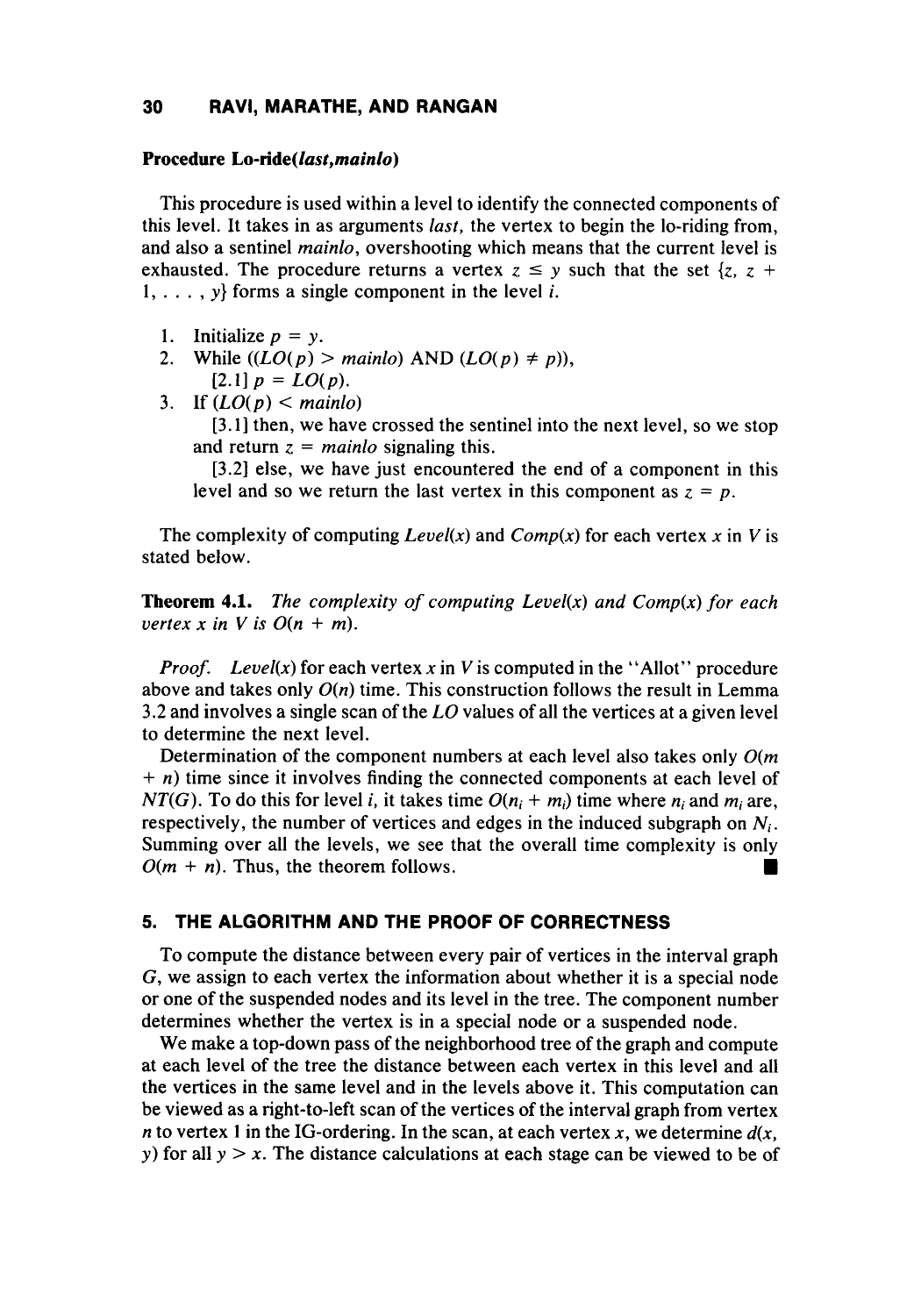essentially three types. Typically at level *i*, we wish to enumerate  $d(x, y)$ , where  $Level(x) = i$  and one of the following cases hold:

(i) *Level(y) = i;* (i) Level(y) = *i*;<br>(ii) Level(y) = *i* - 1; (ii)  $Level(y) = i - 1;$ <br> *(iii)*  $Level(y) = j$  where  $j < (i - 1)$ .

Further, we perform the distance calculations differently depending on whether *x* and/or y belong to a suspended node (i.e., have their *Comp* entry greater than 1) or a backbone node (i.e., with the *Cornp* entry equal to 1) in *NT(G).* 

We present below recurrence relations for computing  $d(x, y)$ , where  $y > x$  for the different possible cases of *x* and *y.* We also present a concise reason below each of the expressions for the correctness of the recurrences without providing a formal proof. In all these cases, we assume that  $Level(x) = i$  and that  $z =$ *HI(x).* Notice that if x is in level i then z must belong to level  $i - 1$ .

*Case 1. Level(y) = i.* backbone. We then have [*Case la.*]  $Comp(x) = Comp(y) = 1$ . In this case, both *x* and *y* are in the

$$
d(x, y) = 1 \text{ if } x \sim y
$$
  
= 2 otherwise.

This **is** obvious, since if there is an edge between *x* and *y,* the distance is **1.**  Otherwise, there exists an obvious path of length two through some vertex  $w$  in level  $(i - 1)$ . This case is shown in Figure 6.



**FIG. 6.** Case 1a of the recurrences for  $d(x, y)$ . If the edge labeled A exists between x and *y*, then  $d(x, y) = 1$ . Otherwise, there is a path between *x* and *y* of length two through some vertex  $w$  in level  $(i - 1)$ .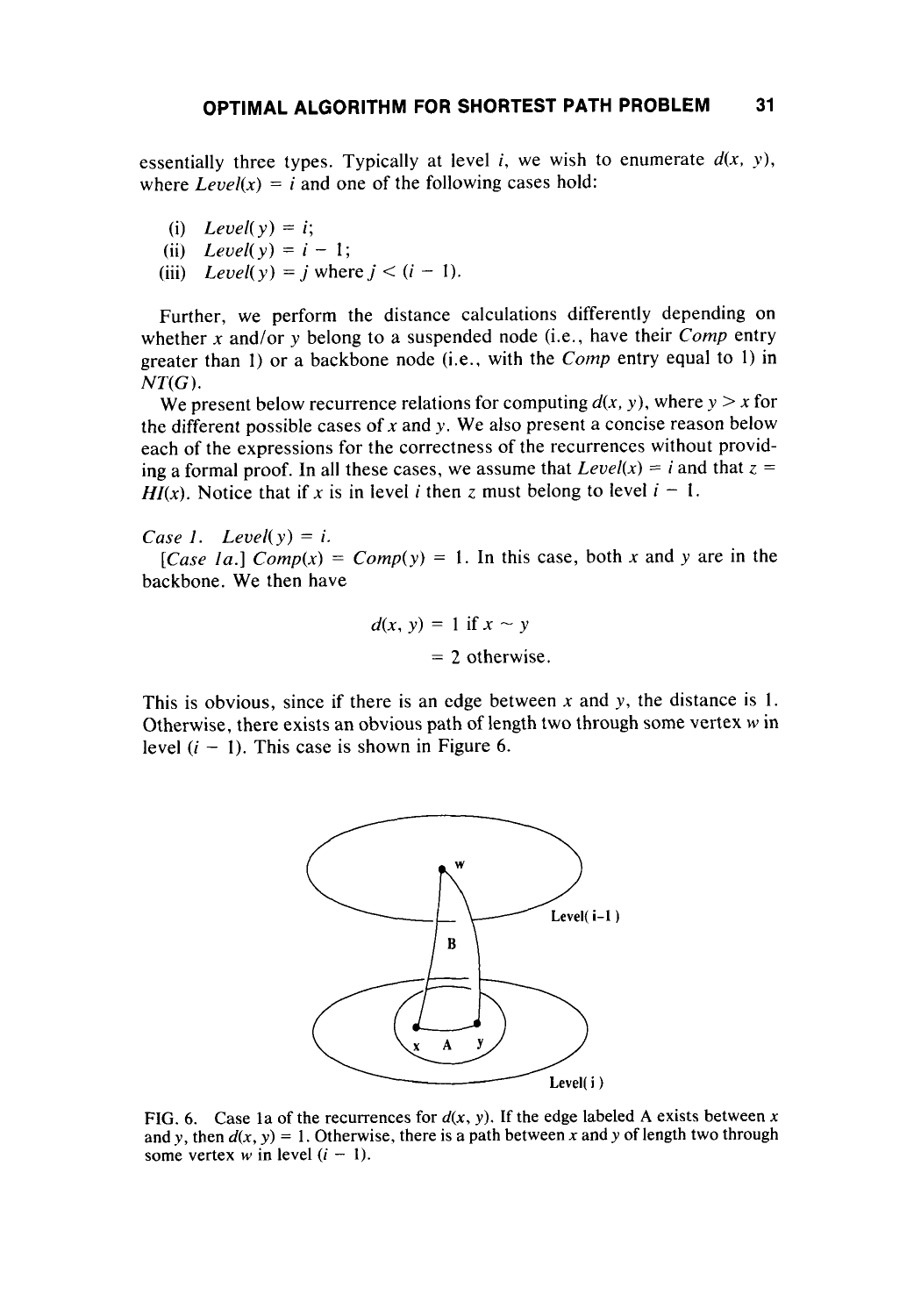# **32 RAW, MARATHE, AND RANGAN**

[*Case 1b.*]  $Comp(x) = 1$  and  $Comp(y) > 1$ . Here we have

$$
d(x, y) = 1 + d(y, z).
$$

The recurrence above stems from the observation that if there exists a shortest path P from x to y via some vertex  $z' < z$  in level  $(i - 1)$ , then there is a path P' from *x* to *y* via z itself of the same length. This case is depicted in Figure 7. To see this, observe that if  $z<sup>n</sup>$  is the next vertex after  $z<sup>i</sup>$  in this shortest path *P*, then  $z'' > z'$  and  $z' \sim z''$  implies that  $z \sim z''$  since we know that  $z' < z < z''$ . This follows from Property 2.1 of the IG-ordering. Using this edge  $(z, z<sup>n</sup>)$  and the rest of the shortest path in  $P$ , we can construct a new shortest path  $P'$  via z from  $x$ to *y.* 

[*Case 1c.*]  $Comp(x) > 1$  and  $Comp(y) > 1$ . In this case also,

$$
d(x, y) = 1 + d(y, z).
$$

The reasoning is identical to that for Case lb.

*Case 2. Level(y)* =  $i - 1$ . [*Case 2a.*]  $Comp(y) = 1$  and  $Comp(x) \ge 1$ . In this case, we have



FIG. 7. Cases 1b, 1c, 2, and 3 of the recurrences for  $d(x, y)$  showing that there is a shortest path from *x* to *y* via  $z = HI(x)$ . Let *P* be a shortest path that goes via a vertex  $z' \neq z$ , and let  $z''$  denote the vertex f shortest path from *x* to *y* via  $z = HI(x)$ . Let *P* be a shortest path that goes via a vertex  $z' \neq z$ , and let  $z''$  denote the vertex following  $z'$  in *P* from *x* to *y*. Since  $z' < z \leq z''$ , by the interval graph Property 2.1, another shortest path *P'* between *x* and y can be identified via *z.*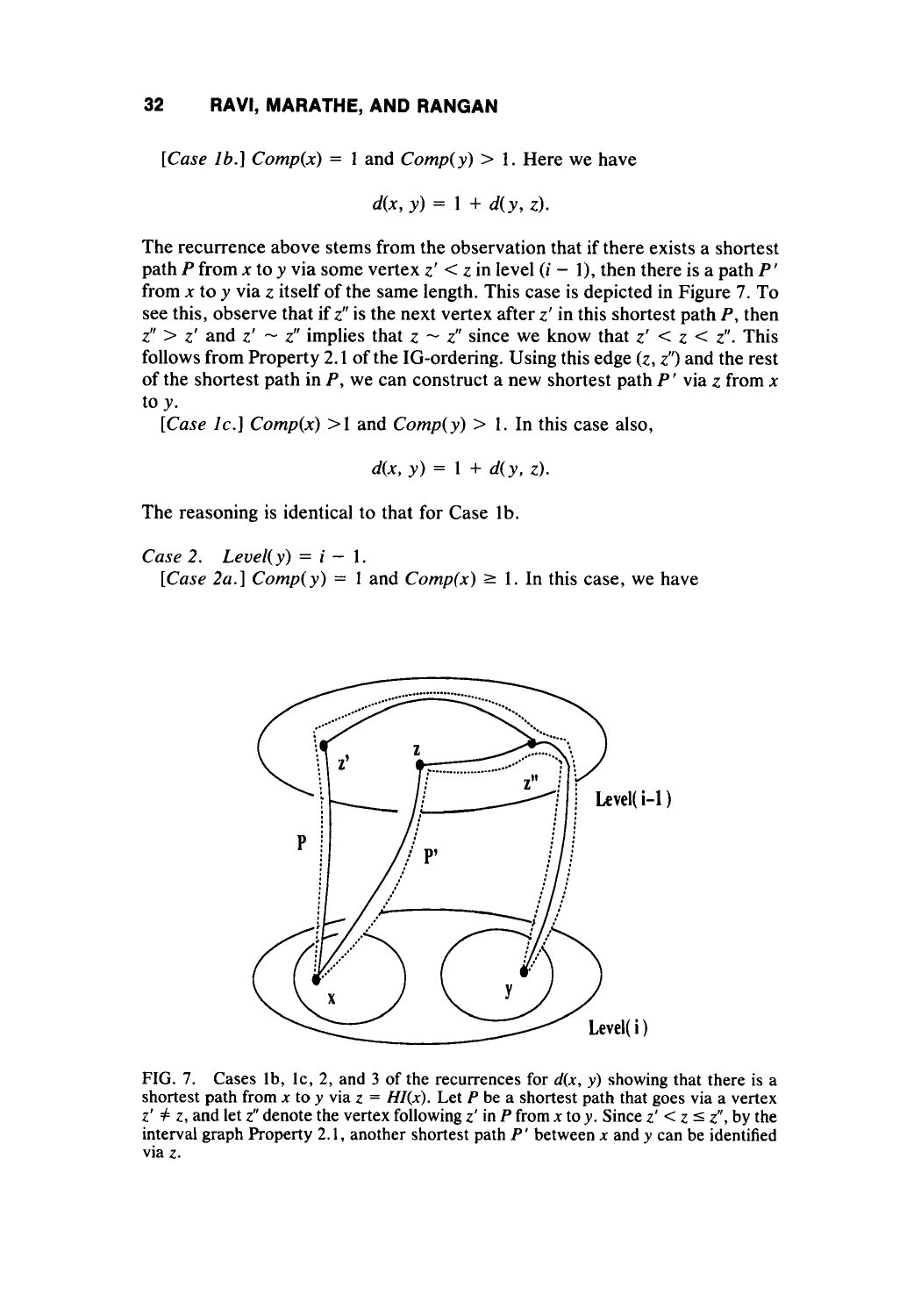$d(x, y) = 1$  if  $x \sim y$  $= 2$  if *x* is not adjacent to *y* and  $z > y$  $= 1 + d(z, y)$  otherwise.

These recurrences are drawn again based on arguments similar to those in Case 1, except for the case when  $d(x, y) = 2$ . This is also easy since if *x* is not adjacent to y, then  $x \sim z$  where  $x \le y \le z$ . By the interval graph Property 2.1, we then have that  $y \sim z$ , and so there is a path of length two from x to y via z. This case is shown in Figure 8.

[Case 2b.] 
$$
Comp(x) = 1
$$
 and  $Comp(y) > 1$ .  
[Case 2c.]  $Comp(x) > 1$  and  $Comp(y) > 1$ .

In both the cases above, by an argument similar to that offered for Case lb, we can conclude that

$$
d(x, y) = 1 + d(z, y).
$$

*Case 3. Level(y)* = *j*, where  $j < (i - 1)$ . In all the subcases of this case, too, we can see that a shortest path between *x* and y must pass through the vertex *z*  and arrive at

$$
d(x, y) = 1 + d(z, y).
$$



FIG. 8. Case 2a of the recurrences for  $d(x, y)$  where  $y < z$ . If the edge labeled A exists between x and y, then  $d(x, y)$  is obviously 1. Otherwise, there is a path between x and y of length two using the edge labeled B from x to  $z = H(x)$  and then to y. The existence of the edge from z to y is by the interval graph Property 2.1 given that  $x < y < z$ .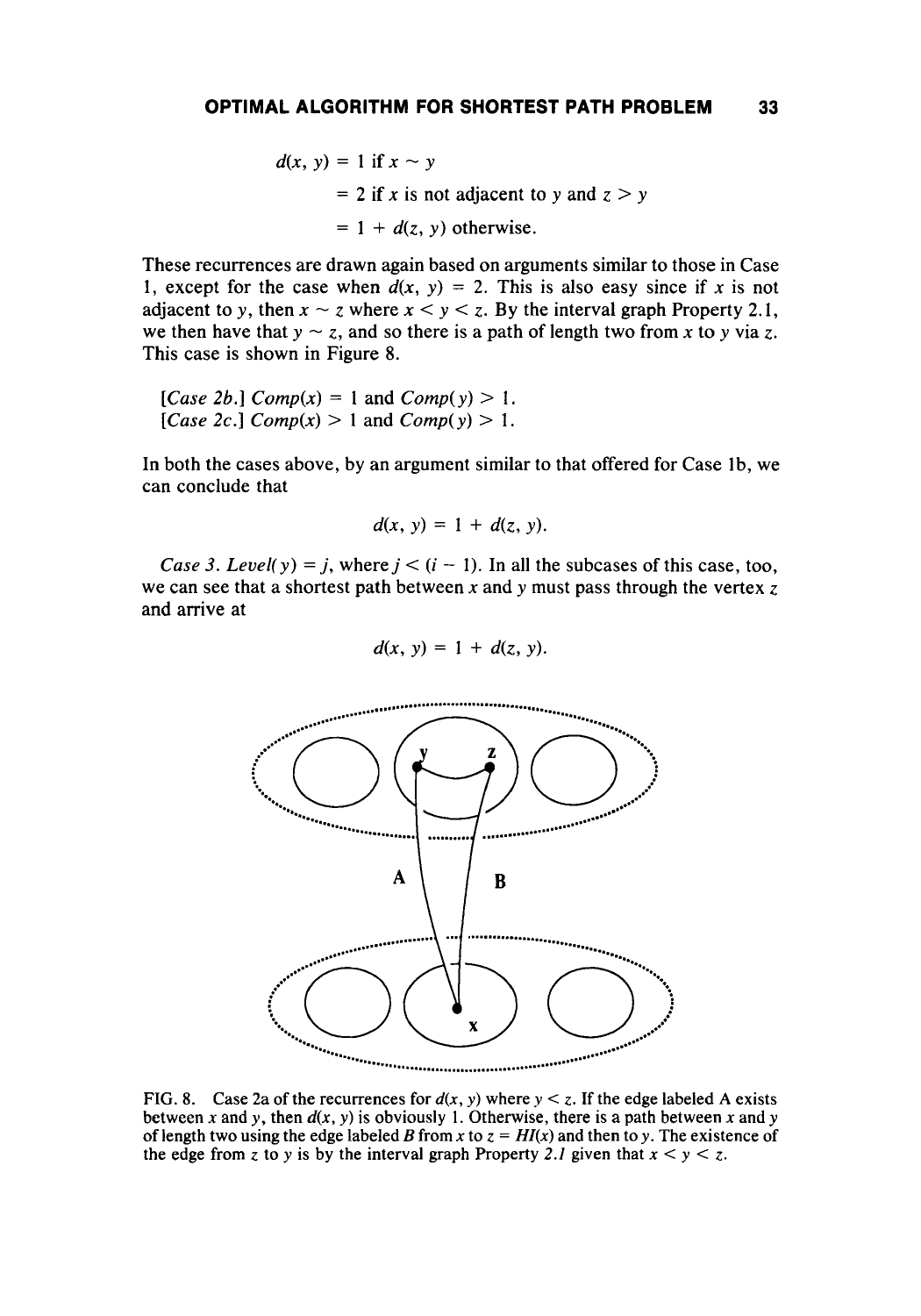# **34 RAVI, MARATHE, AND RANGAN**

The distances between every pair of vertices of G can thus be calculated by making a top-down evaluation of  $NT(G)$ . The only point that must be clarified is the order in which we calculate the distances associated with the vertices at a given level *i.* At each level, we make the following four passes of computation. Note that whenever  $d(x, y)$  is computed, both the values  $d(x, y)$  as well as  $d(y, y)$ **x)** are updated to facilitate easy computation of the recurrences later.

- **Pass 1.** In the first pass, we compute the distances between all pairs of vertices in level i that lie within the same component (and, hence, have the same component number). This corresponds to the application of Case la and a few of the cases in Case lc of the recurrences above.
- **Pass 2.** In the second pass, we compute all distance  $d(x, y)$  such that *Level(x)*  $= i$  and *Level(y)*  $= i - 1$ . This is case 2 of the recurrences.
- **Pass 3.** This third pass corresponds to computations in case *3* of the recurrences above and determines all the distances  $d(x, y)$  such that  $Level(x) = i$  and  $Level(y) = j$  where  $j < (i - 1)$ .
- **Pass 4.** In this last pass, we compute the distance between all pairs of vertices in level i such that they lie in different components (and, hence, have different component numbers). These are the rest of the cases in case 1 of the recurrences.

It is easy to verify that this order **of** computing the distances at each level ensures that all values needed for substitution in a recurrence are already computed at an earlier pass and are available. This makes each **of** the recurrence computations a constant time table look-up.

### **6. COMPLEXITY AND CONCLUSIONS**

The complexity of computing  $LO(x)$  for each vertex x in V is  $O(n + m)$  [7].  $H(x)$  can be computed similarly in linear time. In Theorem 4.1, we have shown that *Level(x)* and *Comp(x)* for each vertex *X* can be computed in linear time. Thus, all the preprocessing takes time  $O(m + n)$ .

Since the determination of  $d(x, y)$  for any given x and y in the order proposed above takes only constant time and there are  $O(n^2)$  entries to fill, the whole algorithm has an overall time complexity of  $O(n^2)$ . Since there are  $O(n^2)$  entries to be calculated to solve the all-pair shortest path problem, it is clear that our bound is optimal.

It would be interesting to investigate if the weighted version of the all-pair shortest path problem can be handled in a similar fashion.

#### **REFERENCES**

**[I] A.** Aho, J. Hopcroft, and J. Ullman, *The Design and Analysis* of *Computer Algorithms,* Addison-Wesley, Reading, MA (1974).